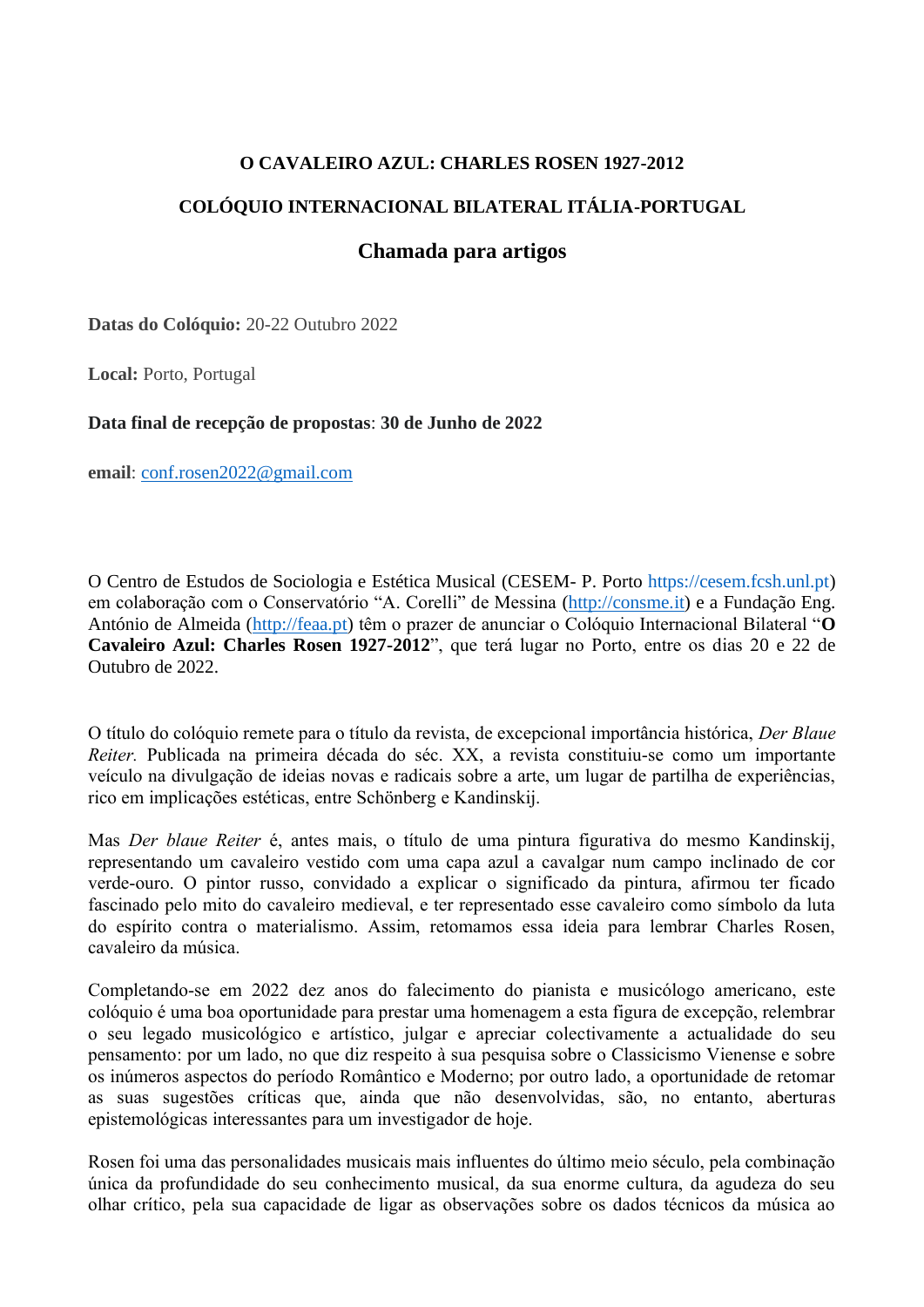*background* estético e ideológico na origem das composições, mas também pela atenção que deu aos problemas práticos da *performance* e às implicações teóricas do acto interpretativo na música.

Com seus ensaios e monografias, Rosen percorreu o repertório da música clássica de Bach a Carter, baseando-se na ideia de que as obras-primas dos mais diferentes períodos e estilos encontram-se, todas, no mesmo plano ideal, que constitui o *thesaurus* plural mas unitário da música ocidental. Ninguém mais do que Rosen realçou o repertório do século XX, desde o clássico ao de vanguarda, justificando-o do ponto de vista da fenomenologia da música, da poderosa dialéctica das línguas, estilos, autores, obras particulares, que formam o delta da *Neue Musik*. Ninguém mais do que Rosen testemunhou a necessidade de orientar a reflexão musicológica no sentido interdisciplinar, abrindo a investigação às relações, que hoje devem ser reafirmadas, do panorama musical com o da literatura, da pintura, dos costumes, da história das ideias, até mesmo da ideologia e da política. Resultante dessa postura, surge um conjunto de obras-primas críticas de Rosen: *The Classical Style*, *The Romantic Generation*, *Sonata Forms*, *Beethoven's Piano Sonatas*, o ensaio sobre *Schönberg*, bem como os inúmeros ensaios sobre estética musical e história da música.

Esta conferência acolhe propostas que possam esclarecer e explorar as várias facetas da personalidade musical de Rosen, de forma a promover novas perspectivas e diálogos sobre o seu estatuto e impacto como musicólogo, intérprete, crítico e pedagogo.

Convidam-se musicólogos e académicos a submeterem propostas com cerca de 500 palavras, título claro, 3 palavras-chave, 3 referências e uma breve biografia (até 100 palavras). O resumo deve ser submetido em inglês, nos formatos PDF, doc ou docx. Com a proposta, inclua o seu nome, os detalhes de contato (endereço postal ou e-mail) e (se aplicável) a sua afiliação.

#### **Data final de recepção de propostas - 30 de Junho de 2022**, enviadas para o seguinte email

#### [conf.rosen2022@gmail.com](mailto:conf.rosen2022@gmail.com)

A Comissão Científica tomará a decisão final sobre as propostas até **30 de julho de 2022**.

#### **Inscrições:**

Participação Geral: 90 Euros. Estudantes: 50 euros.

#### **Comissão Científica**

Ana Cláudia Assis (UFMG - UNIVERSIDADE DE MINAS GERAIS/ BR) Ana Maria Liberal (ESMAE - ESCOLA SUPERIOR DE MÚSICA E ARTES DO ESPECTÁCULO/CESEM, PT) Antonio Notario Ruiz (UNIVERSIDADE DE SALAMANCA, ES) Eduardo Lopes (CESEM/ UNIVERSIDADE DE ÉVORA, PT) Francisco Monteiro (ESE- ESCOLA SUPERIOR DE EDUCAÇÃO, INET-md/PT) Giovanni Guanti (UNIVERSITÀ ROMA TRE, IT) Isabel Pires (FCSH/ UNIVERSIDADE NOVA LISBOA, CESEM, PT)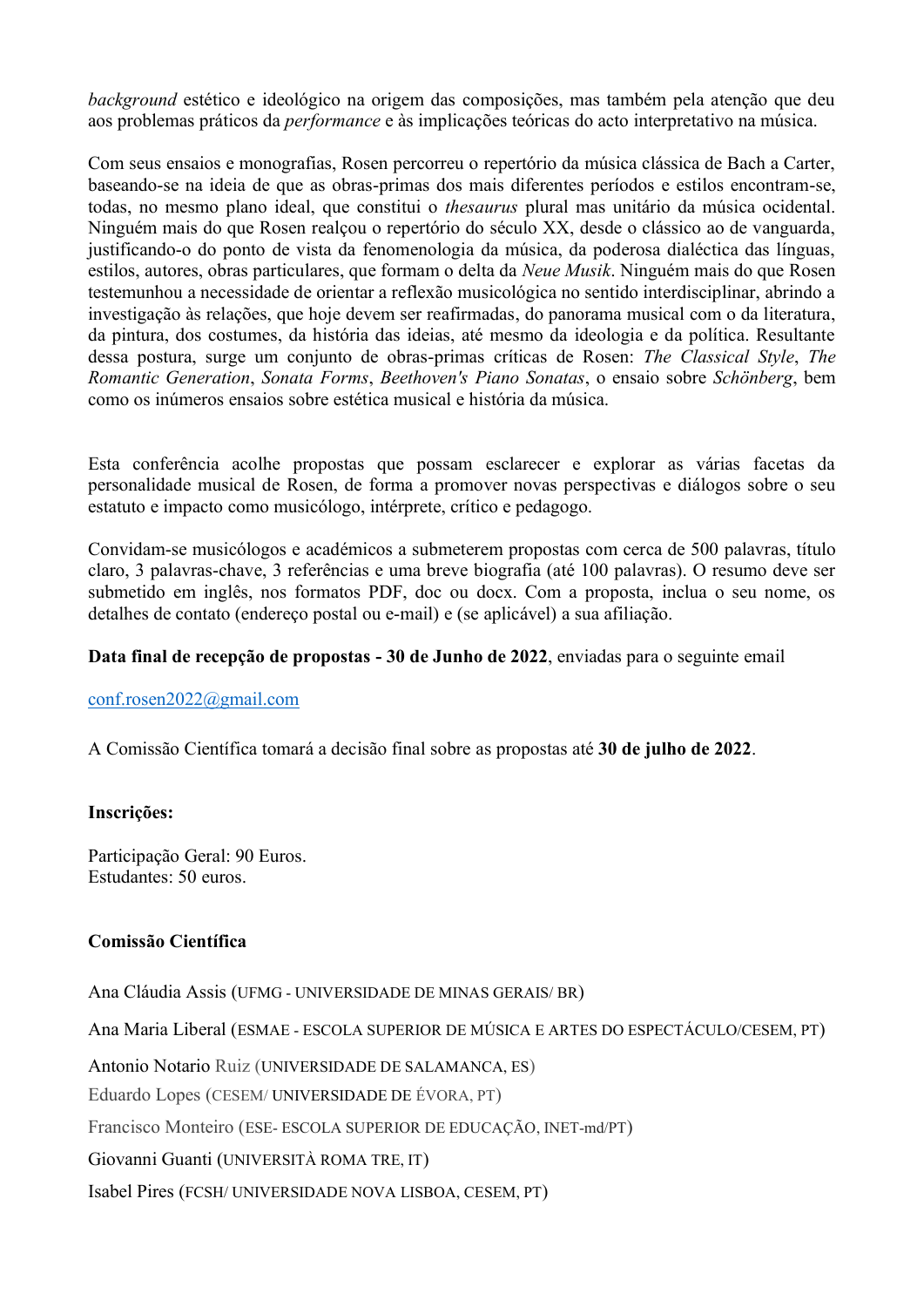Ivan Moody **(**FCSH/ UNIVERSIDADE NOVA LISBOA, CESEM, PT) José Oliveira Martins (UNIVERSIDADE DE COIMBRA, PT) Luisa Cymbrom (FCSH/UNIVERSIDADE NOVA LISBOA, CESEM, PT) Manuel Pedro Ferreira (FCSH/UNIVERSIDADE NOVA LISBOA, CESEM, PT) Santi Calabrò (CONSERVATÓRIO "A. CORELLI", MESSINA, IT)

**Instituições Organizadoras**

Centro de Estudos de Sociologia e Estética Musical (CESEM- P. Porto, PT)

Conservatório "A. CORELLI" (Messina, IT)

## **Comissão Organizadora**

Madalena Soveral (ESMAE/CESEM, PT)

Sara Zurletti (CONSERVATÓRIO "A. CORELLI", IT)

Pedro Sousa e Silva (ESMAE/CESEM, PT)

# **THE BLUE KNIGHT: CHARLES ROSEN 1927-2012**

# **INTERNATIONAL BILATERAL COLLOQUIUM ITALY-PORTUGAL**

# **CALL FOR PAPERS**

**Conference dates:** 20th-22nd October 2022

**Location:** Porto, Portugal

**Deadline for submissions**: June 30, 2022

**Call for papers**: [conf.rosen2022@gmail.com](mailto:conf.rosen2022@gmail.com)

The Research Center for the Sociology and Aesthetics of Music (CESEM- P. PORTO https://cesem.fcsh.unl.pt) in collaboration with "A. Corelli" Conservatory of Messina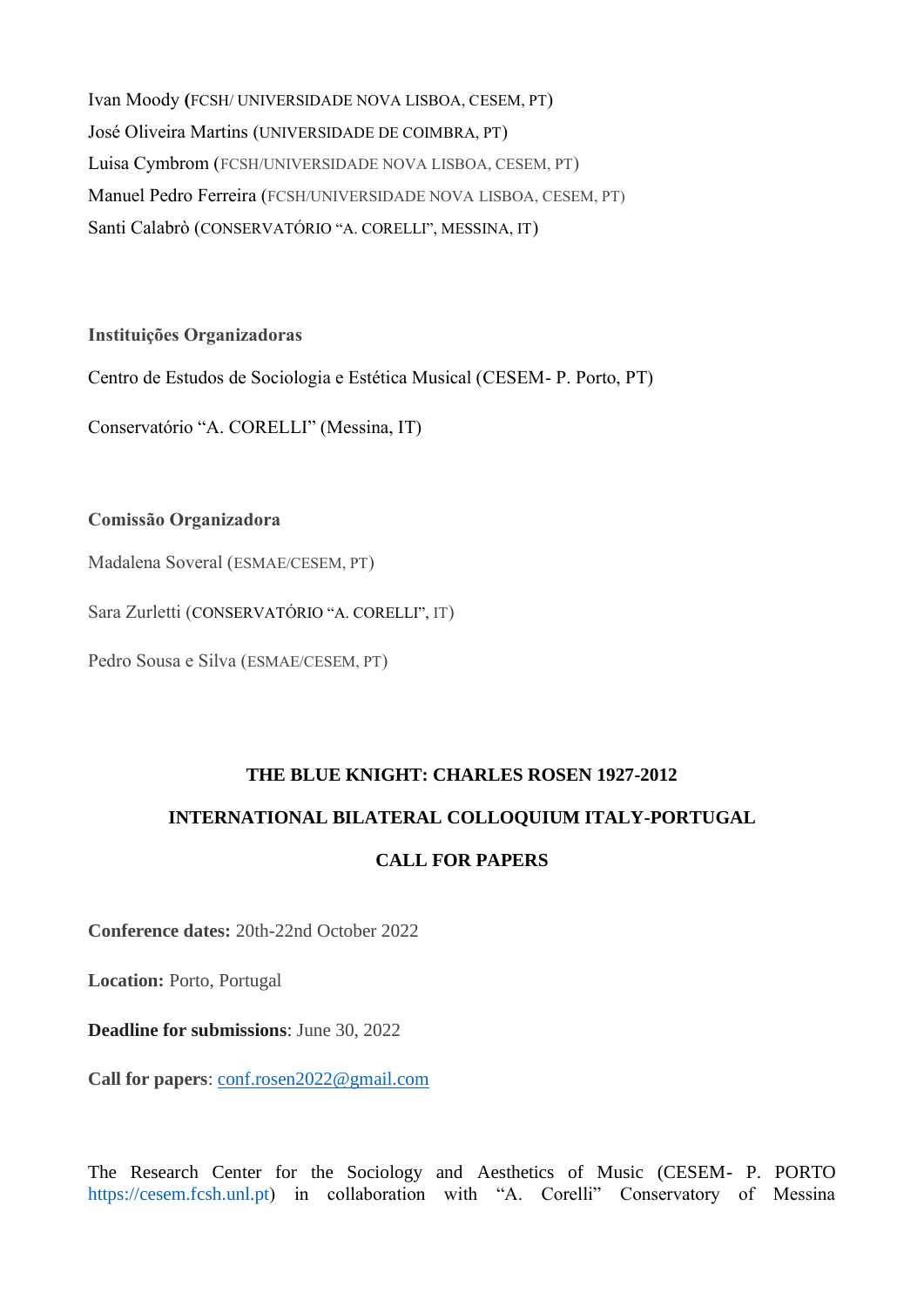(http://consme.it) and Eng. António de Almeida Foundation [\(http://feaa.pt\)](http://feaa.pt/) are pleased to announce the International Bilateral Colloquium "The Blue Knight: Charles Rosen 1927-2012", to be held in Porto (Portugal) from 20 to 22 October 2022.

The title of the colloquium refers to the title of a magazine of exceptional historical importance, *Der blaue Reiter*. Published during the first decade of the 20th Century, the magazine became an important vehicle for spreading new and radical ideas about art, a place for sharing experiences between Schönberg e Kandinskij, which was rich in aesthetic implications.

However, *Der blaue Reiter* is, firstly, the title of a figurative painting by the same Kandinskij, depicting a knight dressed in a blue cape riding within a sloping golden-green meadow. The Russian painter, invited to explain the meaning of the painting, claimed to have been fascinated by the myth of the medieval knight, and to have represented this knight as a symbol of the struggle of the spirit against materialism. So, we take up this idea to remember Charles Rosen, knight of music.

With 2022 marking ten years since the death of the American pianist and musicologist, this colloquium is a good opportunity to pay homage to this exceptional figure, recall his musicological and artistic legacy, and to judge and to collectively appreciate the timeliness of his thought: firstly, with regard to his research on Viennese Classicism, on the numerous aspects of the Romantic and Modern period; secondly, the opportunity to once again take up his critical suggestions which, although not developed, are nevertheless interesting epistemological openings for a researcher of the present day.

Rosen was one of the most influential musical personalities of the last half century, due to the unique combination of the depth of his musical knowledge, his enormous culture, the sharpness of his critical eye, his ability to link observations on the technical data of music to the aesthetic and ideological background underlying the origin of compositions, but also for the attention he gave to the practical problems of performance and the theoretical implications of the interpretative act in music.

With his essays and monographs, Rosen traversed the repertoire of classical music from Bach to Carter, basing himself on the idea that the masterpieces of the most different periods and styles all lie on the same ideal plane, thereby constituting the plural but unitary *thesaurus* of Western music. No one more than Rosen highlighted the repertoire of the 20th century, from the classical to the avant-garde, justifying it from the point of view of the phenomenology of music, the powerful dialectic of languages, styles, authors, and particular works, which form the delta of *Neue Musik*. No one more than Rosen testified to the need to orient musicological reflection within an interdisciplinary perspective, opening research up to the relationships, which today should be reaffirmed, of the musical panorama with that of literature, painting, customs, the history of ideas, and even ideology and politics. This stance resulted in the set of Rosen's critical masterpieces: *The Classical Style*, *The Romantic Generation*, *Sonata Forms*, *Beethoven's Piano Sonatas*, his essay on *Schönberg*, as well as his numerous essays on musical aesthetics and music history.

This conference welcomes approaches that might clarify and explore the various facets of Rosen's musical personality, in order promote new perspectives and dialogue about his status and impact as musicologist, performer, critique and pedagogue.

We invite musicologists and scholars to submit abstracts for 25-minute paper presentations in English of no more than 500 words, clear title, 3 keywords, 3 references and a short biography (up to 100 words). The abstract should be submitted in PDF, doc, docx formats. With the proposal,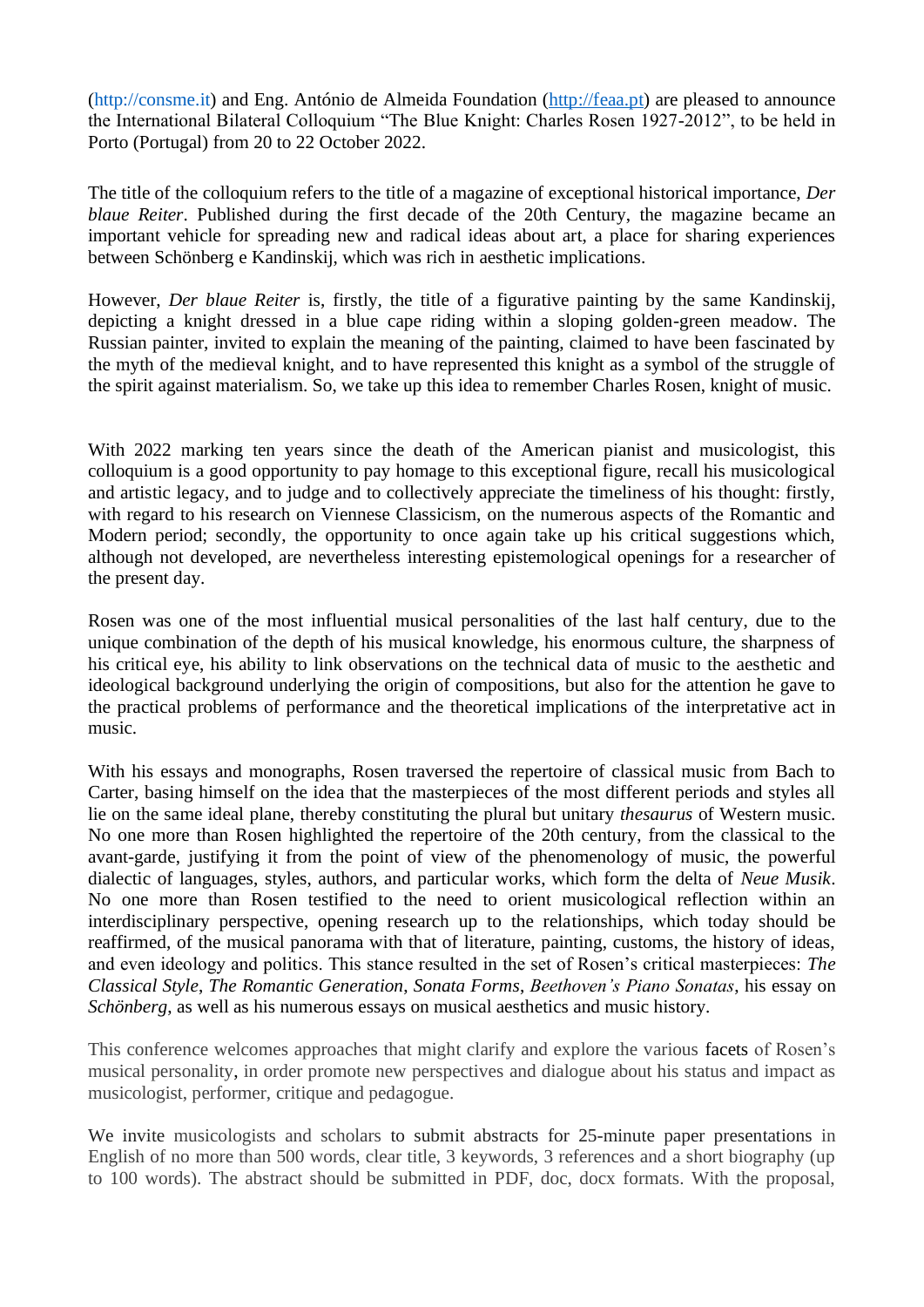please include your name, contact details (postal address or e-mail) and (if applicable) your affiliation. The deadline to submit a proposal is the **30 June 2022**. Please send your proposals to the following e-mail:

[conf.rosen2022@gmail.com](mailto:conf.rosen2022@gmail.com)

The scientific committee will make its final decision on the abstracts on **30 July 2022,** and contributors will be informed immediately thereafter. Further information about the programme, registration, travel, and accommodation will be announced after that date.

#### **FEES:**

General Participation: 90 Euros.

Students: 50 Euros.

#### **Scientific Committee:**

Ana Cláudia Assis (UFMG/ BR) Ana Maria Liberal (ESMAE/CESEM, PT) Antonio Notario Ruiz (UNIVERSIDAD DE SALAMANCA, ES) Eduardo Lopes (CESEM/ ÉVORA UNIVERSITY, PT) Francisco Monteiro (ESE, INET-md/PT) Giovanni Guanti (UNIVERSITÀ ROMA TRE, IT) Isabel Pires (FCSH/NOVA UNIVERSITY, CESEM, PT) Ivan Moody **(**FCSH/NOVA UNIVERSITY, CESEM, PT) José Oliveira Martins (COIMBRA UNIVERSITY, PT) Luisa Cymbrom (FCSH/NOVA UNIVERSITY, CESEM, PT) Manuel Pedro Ferreira (FCSH/NOVA UNIVERSITY, CESEM, PT) Santi Calabrò (CONSERVATORY "A. CORELLI", MESSINA, IT)

## **Organizing Institutions:**

Research Center for the Sociology and Aesthetics of Music (CESEM- P. Porto, Portugal)

Conservatory "A. Corelli" (Messina, Italy)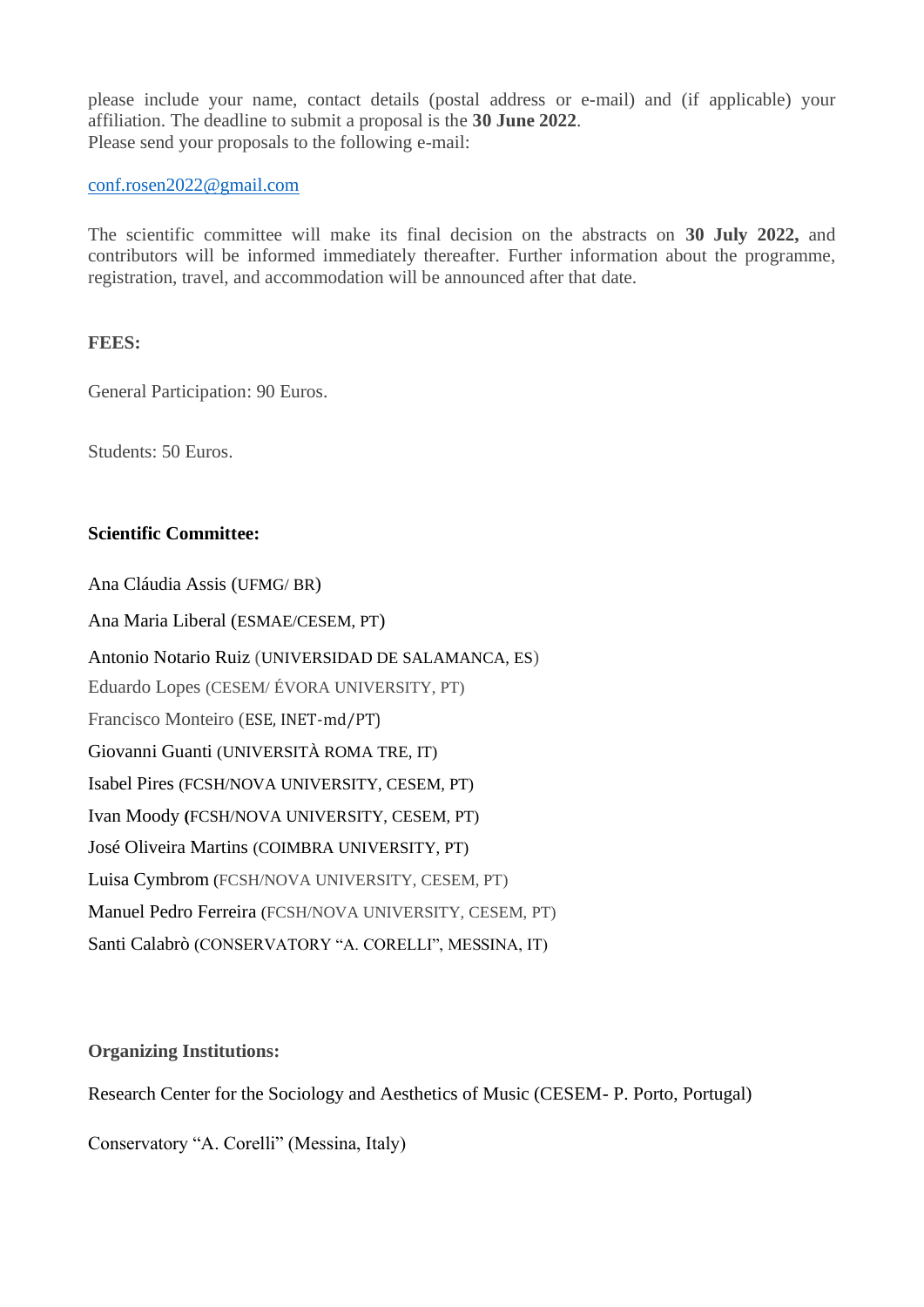# **Organizing Committee**

Madalena Soveral (ESMAE/CESEM, PT)

Sara Zurletti (CONSERVATORY "A. CORELLI", IT)

Pedro Sousa e Silva (ESMAE/CESEM, PT)

# **O CAVALEIRO AZUL: CHARLES ROSEN 1927-2012 COLÓQUIO INTERNACIONAL BILATERAL ITÁLIA-PORTUGAL**

# **Chamada para artigos**

**Datas do Colóquio:** 20-22 Outubro 2022

**Local:** Porto, Portugal

**Data final de recepção de propostas**: **30 de Junho de 2022**

**email**: [conf.rosen2022@gmail.com](mailto:conf.rosen2022@gmail.com)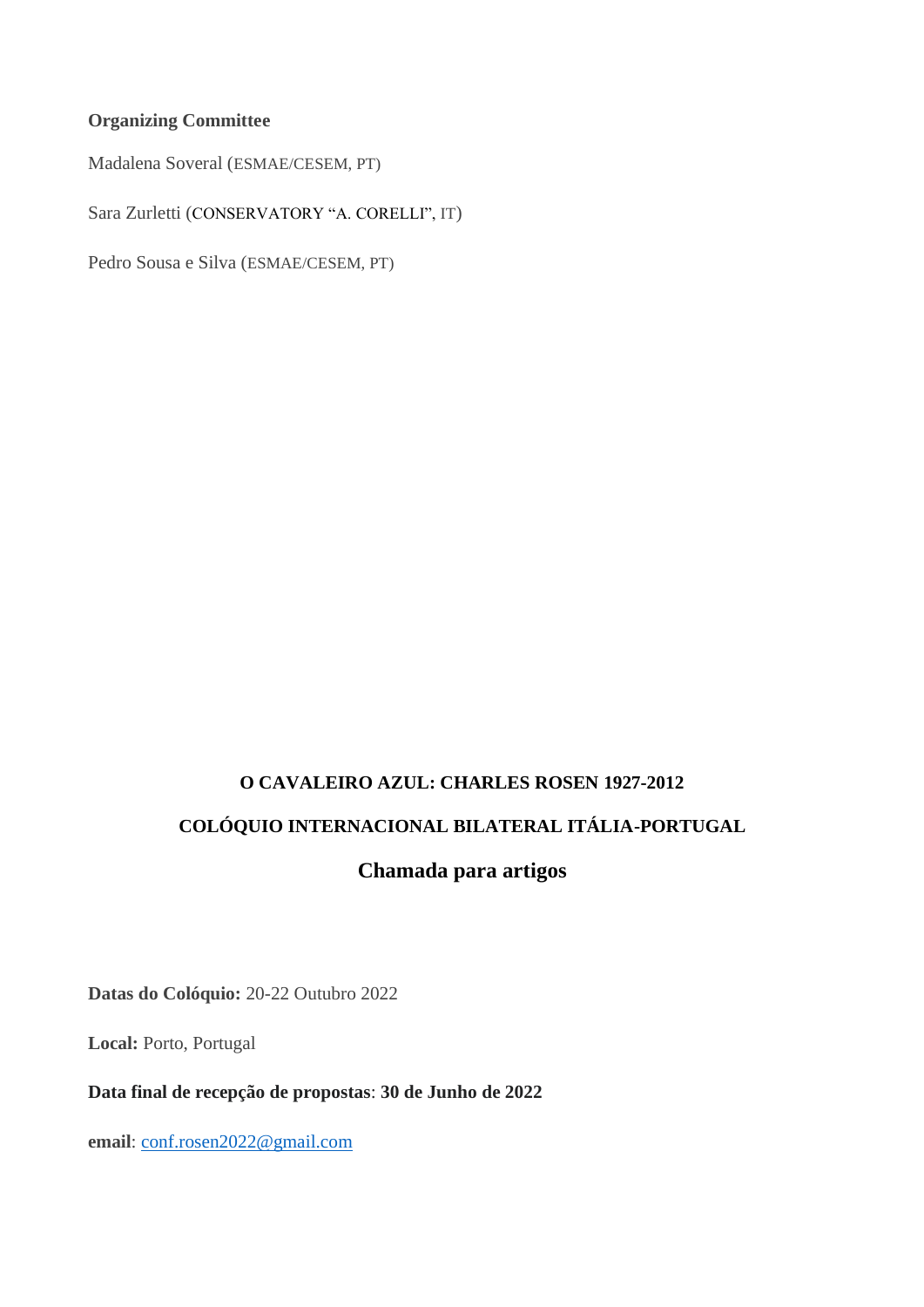O Centro de Estudos de Sociologia e Estética Musical (CESEM- P. Porto https://cesem.fcsh.unl.pt) em colaboração com o Conservatório "A. Corelli" de Messina [\(http://consme.it\)](http://consme.it/) e a Fundação Eng. António de Almeida [\(http://feaa.pt\)](http://feaa.pt/) têm o prazer de anunciar o Colóquio Internacional Bilateral "**O Cavaleiro Azul: Charles Rosen 1927-2012**", que terá lugar no Porto, entre os dias 20 e 22 de Outubro de 2022.

O título do colóquio remete para o título da revista, de excepcional importância histórica, *Der Blaue Reiter.* Publicada na primeira década do séc. XX, a revista constituiu-se como um importante veículo na divulgação de ideias novas e radicais sobre a arte, um lugar de partilha de experiências, rico em implicações estéticas, entre Schönberg e Kandinskij.

Mas *Der blaue Reiter* é, antes mais, o título de uma pintura figurativa do mesmo Kandinskij, representando um cavaleiro vestido com uma capa azul a cavalgar num campo inclinado de cor verde-ouro. O pintor russo, convidado a explicar o significado da pintura, afirmou ter ficado fascinado pelo mito do cavaleiro medieval, e ter representado esse cavaleiro como símbolo da luta do espírito contra o materialismo. Assim, retomamos essa ideia para lembrar Charles Rosen, cavaleiro da música.

Completando-se em 2022 dez anos do falecimento do pianista e musicólogo americano, este colóquio é uma boa oportunidade para prestar uma homenagem a esta figura de excepção, relembrar o seu legado musicológico e artístico, julgar e apreciar colectivamente a actualidade do seu pensamento: por um lado, no que diz respeito à sua pesquisa sobre o Classicismo Vienense e sobre os inúmeros aspectos do período Romântico e Moderno; por outro lado, a oportunidade de retomar as suas sugestões críticas que, ainda que não desenvolvidas, são, no entanto, aberturas epistemológicas interessantes para um investigador de hoje.

Rosen foi uma das personalidades musicais mais influentes do último meio século, pela combinação única da profundidade do seu conhecimento musical, da sua enorme cultura, da agudeza do seu olhar crítico, pela sua capacidade de ligar as observações sobre os dados técnicos da música ao *background* estético e ideológico na origem das composições, mas também pela atenção que deu aos problemas práticos da *performance* e às implicações teóricas do acto interpretativo na música.

Com seus ensaios e monografias, Rosen percorreu o repertório da música clássica de Bach a Carter, baseando-se na ideia de que as obras-primas dos mais diferentes períodos e estilos encontram-se, todas, no mesmo plano ideal, que constitui o *thesaurus* plural mas unitário da música ocidental. Ninguém mais do que Rosen realçou o repertório do século XX, desde o clássico ao de vanguarda, justificando-o do ponto de vista da fenomenologia da música, da poderosa dialéctica das línguas, estilos, autores, obras particulares, que formam o delta da *Neue Musik*. Ninguém mais do que Rosen testemunhou a necessidade de orientar a reflexão musicológica no sentido interdisciplinar, abrindo a investigação às relações, que hoje devem ser reafirmadas, do panorama musical com o da literatura, da pintura, dos costumes, da história das ideias, até mesmo da ideologia e da política. Resultante dessa postura, surge um conjunto de obras-primas críticas de Rosen: *The Classical Style*, *The Romantic Generation*, *Sonata Forms*, *Beethoven's Piano Sonatas*, o ensaio sobre *Schönberg*, bem como os inúmeros ensaios sobre estética musical e história da música.

Esta conferência acolhe propostas que possam esclarecer e explorar as várias facetas da personalidade musical de Rosen, de forma a promover novas perspectivas e diálogos sobre o seu estatuto e impacto como musicólogo, intérprete, crítico e pedagogo.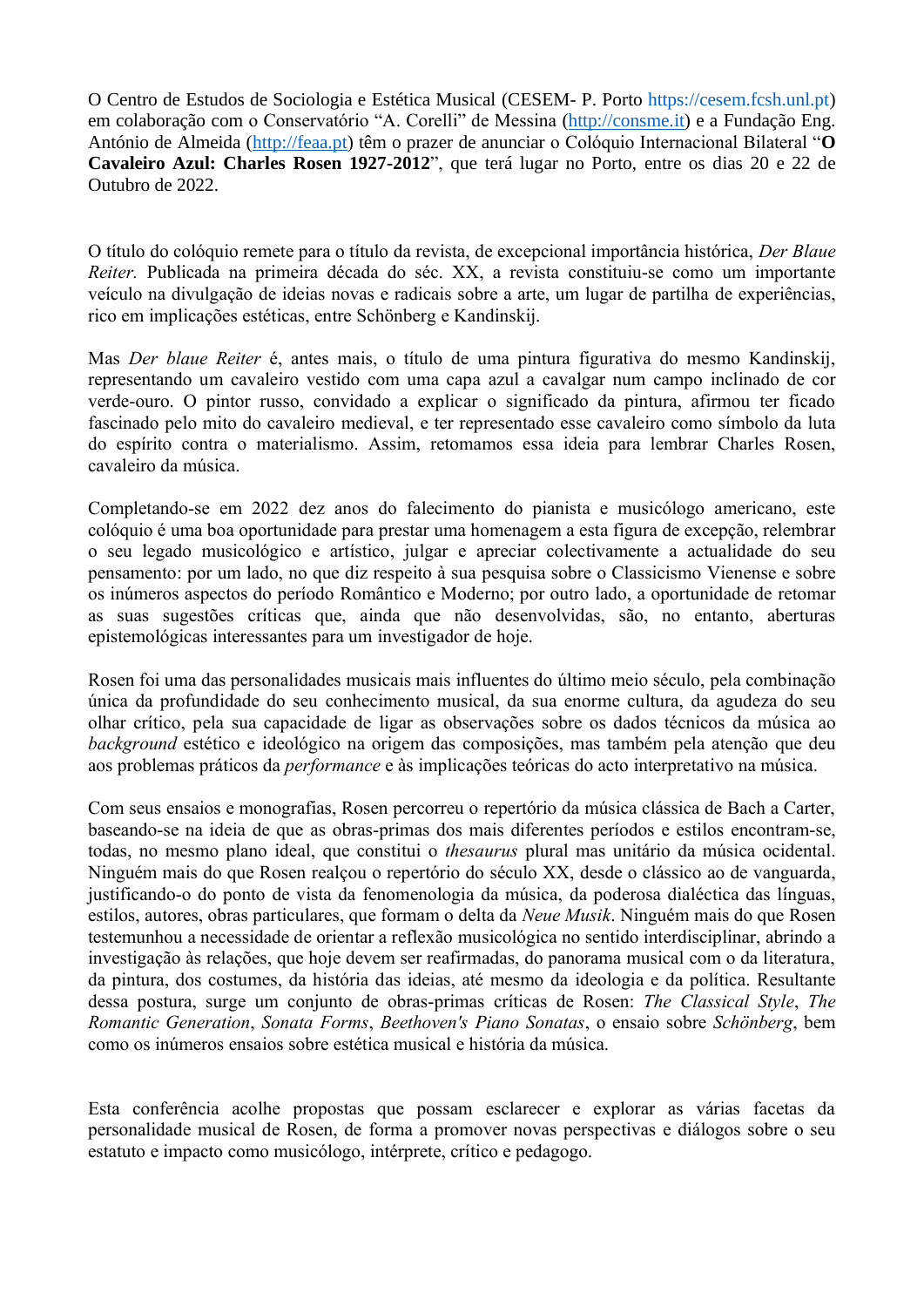Convidam-se musicólogos e académicos a submeterem propostas com cerca de 500 palavras, título claro, 3 palavras-chave, 3 referências e uma breve biografia (até 100 palavras). O resumo deve ser submetido em inglês, nos formatos PDF, doc ou docx. Com a proposta, inclua o seu nome, os detalhes de contato (endereço postal ou e-mail) e (se aplicável) a sua afiliação.

## **Data final de recepção de propostas - 30 de Junho de 2022**, enviadas para o seguinte email

### [conf.rosen2022@gmail.com](mailto:conf.rosen2022@gmail.com)

A Comissão Científica tomará a decisão final sobre as propostas até **30 de julho de 2022**.

## **Inscrições:**

Participação Geral: 90 Euros. Estudantes: 50 euros.

# **Comissão Científica**

Ana Cláudia Assis (UFMG - UNIVERSIDADE DE MINAS GERAIS/ BR) Ana Maria Liberal (ESMAE - ESCOLA SUPERIOR DE MÚSICA E ARTES DO ESPECTÁCULO/CESEM, PT) Antonio Notario Ruiz (UNIVERSIDADE DE SALAMANCA, ES) Eduardo Lopes (CESEM/ UNIVERSIDADE DE ÉVORA, PT) Francisco Monteiro (ESE- ESCOLA SUPERIOR DE EDUCAÇÃO, INET-md/PT) Giovanni Guanti (UNIVERSITÀ ROMA TRE, IT) Isabel Pires (FCSH/ UNIVERSIDADE NOVA LISBOA, CESEM, PT) Ivan Moody **(**FCSH/ UNIVERSIDADE NOVA LISBOA, CESEM, PT) José Oliveira Martins (UNIVERSIDADE DE COIMBRA, PT) Luisa Cymbrom (FCSH/UNIVERSIDADE NOVA LISBOA, CESEM, PT) Manuel Pedro Ferreira (FCSH/UNIVERSIDADE NOVA LISBOA, CESEM, PT) Santi Calabrò (CONSERVATÓRIO "A. CORELLI", MESSINA, IT)

# **Instituições Organizadoras**

Centro de Estudos de Sociologia e Estética Musical (CESEM- P. Porto, PT)

Conservatório "A. CORELLI" (Messina, IT)

**Comissão Organizadora**